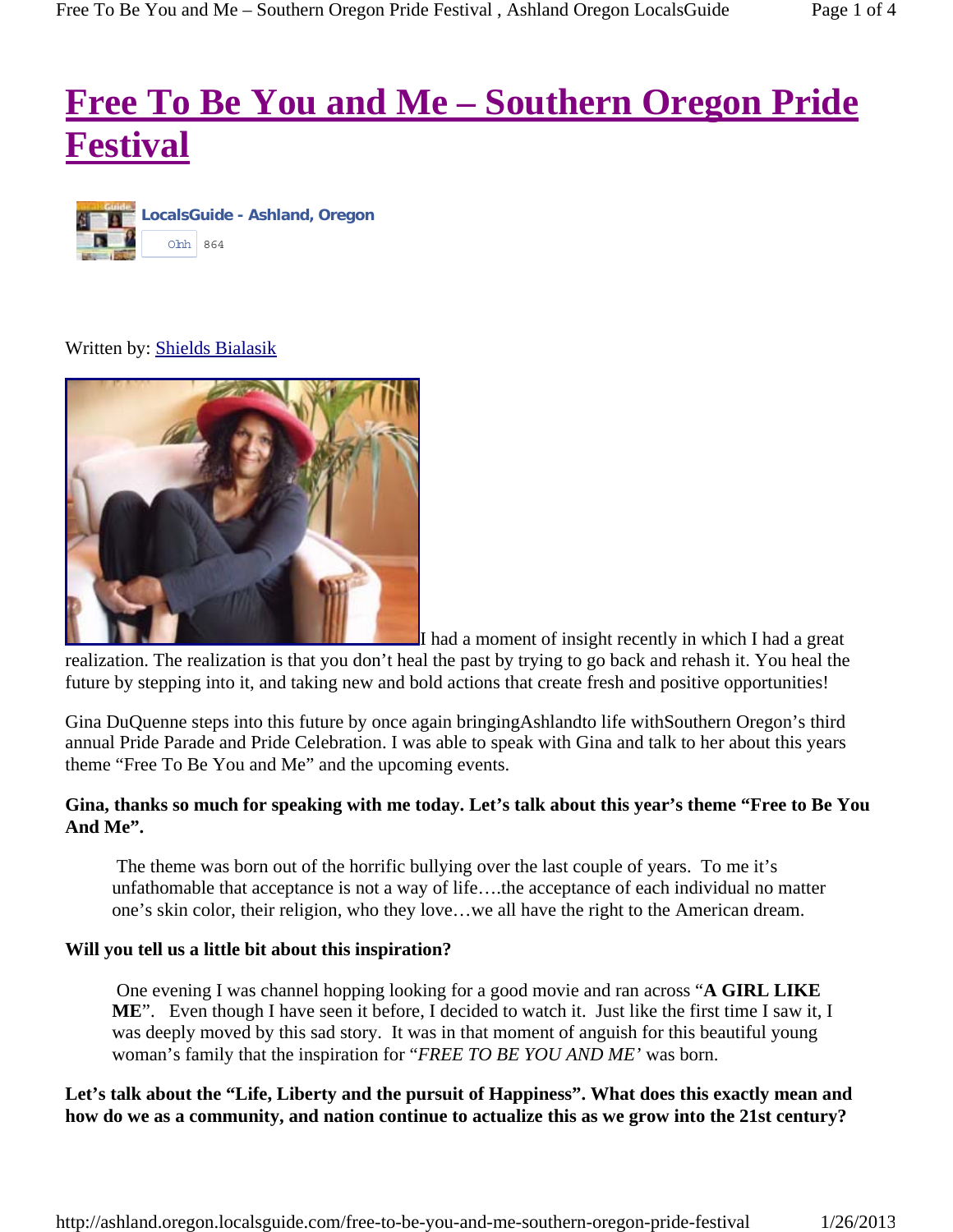Our constitution gives us these inalienable rights as Americans for Life,Liberty and the Pursuit of happiness. It doesn't say we can pick and choose who gets what rights and who is allowed to pursue happiness. There are so many liberties that have not been allowed to so many people.

It is my fervent belief that we can begin to heal this misunderstanding of one another by starting THE CONVERSATION. If each and every one of us began asking and answering questions about our lifestyles, our families and our passions, we would begin to realize there are little differences in who we are at our core. This, in my opinion, holds true of all differences, whether they be race, religion, creed and even politics. We are all, basically the same. It is our egooriented perspectives that begin to create and build wedges between people.

Until we have marriage equality, the pursuit of happiness is a fantasy. SOPride is committed to educating and enlightening our community. As a Nation it is up to each individual to open up their hearts and their minds to the pursuit of happiness for everyone.

## **Southern Oregon Pride is not just about being lesbian, gay, bi-sexual, trans-gendered, but more about celebrating the diversity of people as a whole. Will you share more about this and your invitation to our community to participate in the upcoming events? Why should people come out and participate, even if they are not part of the LGBTQ community. What does this symbolize and thus create?**

First of all, let me clear that it isn't just about Sexual Preference. SOPride welcomes the entire community to join in and march with us on Saturday, October 13<sup>th</sup>, for *everyone's basic* rights because it's really about diversity and everyone's individual constitutional right to express who they are. Unfortunately, there are so many derogatory names floating around to describe our community, one of which is the word "queer", so I give you this for thought. According to the Webster Dictionary, there are a number of meanings which include: astonishing, perplexing, curious, funny, unexpected and remarkable just to name a few.

We invite all people to march with us. We welcome and encourage people to ask questions, get to know us, get to know who we are. You may discover you actually like who we are!

## **You have always had a broader vision and dream for how people can relate and interact with one another. Will you share a little bit with us?**

 As a woman of color, I am occasionally faced with adversity from someone who is meeting me for the first time. My motto is "just keep talking and smiling". An angry-face reaction when someone scowls at me for who or what they think I am, will not get me anywhere. I learned as a very young girl the way to win someone over is to just keep talking and smiling. More often than not, I will eventually win them over. And if I don't, I know the seed has been planted and that someone else will one day reap the benefit of the wondrous seed that has been planted. Taking the attitude "screw you' when faced with prejudice will never give that person the opportunity to embrace you for who you are.

It is unfortunate, that often we are met with resistance because of who we are, or who we are perceived to be. My vision is for people everywhere to start having "THE CONVERSATION". Make a point of getting to know someone who is different from you. If we do that across the country, it is my heart-felt belief that we will all eventually find common ground free of hate and critical judgment.

It is important that people embrace their differences, share their differences and have an open mind and heart to see and accept the differences of others.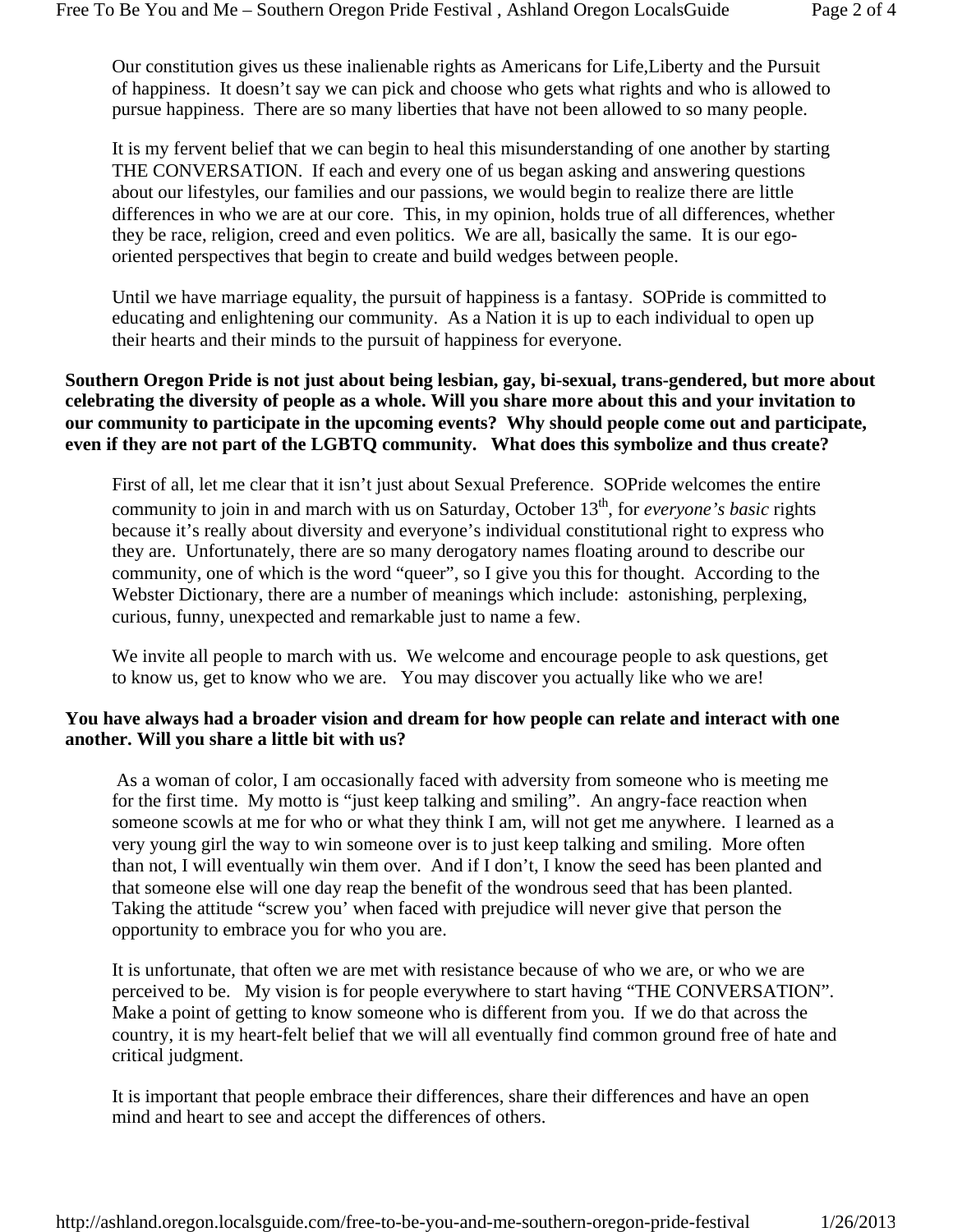# **In your own personal experience… why in the 21st century it is even more important to follow the advice you were given to just keep talking so people can know who you really are?**

In today's world, we have social media, Youtube and so many more venues for people to express their derogatory views and spew so much hate mongering, it is more important than ever for people to rise above this behavior. It is vitally important to show people who have preconceived deprecating ideas of who we are that we are, in fact, normal, loving, productive people. It is our responsibility to rise above this inflammatory response and show our true loving colors.

## **This year's event begins with a documentary about Gwen Araujo, the trans-gendered teen who was murdered in Newark, California and featured in the movie "A Girl Like Me". Gwen's mom Sylvia Guerrero has traveled to Ashland and will be hosting the Q&A in the Meese Auditorium at Southern Oregon University after the documentary. Will you tell us more about this?**

 Sylvia Guerrero is our Honorary Grand Marshal this year and let me just say that she is my hero! She speaks for those whose lives have been unjustly taken ... snuffed off the face of the earth just because they were, in a word, "different". As I mentioned earlier, the movie about Gwen was my inspiration for this year's theme.

Sylvia's trans-gendered daughter, Gwen, was taken away from her and her family before her life even began. The four boys who murdered her had been her "friends" until they discovered she was trans-gendered. Now Gwen is one of our angels as are so many young people who have died from suicide, or have been murdered at the hands of ignorant, uninformed people living in fear of "differences"…..It is my fervent prayer that these lost lives will not be in vain.

Being different is not a punishable offense. It begs the question, why are so many so fearful of, and intimated by, someone who is different!? Being different is not contagious! Where is the justification in taking the life of someone who is being True to who they are, their authentic selves.

# **Moving on to a happier note, on Friday October 12th the Southern Oregon's Pride Celebration will be held… please tell?**

We party at the Historic Ashland Armory. DJs Hope and Gimeneye with KISS-FM will be bumping the beat. We have a cash bar, hosted hors d'oeuvres, live entertainment with our amazing Drag Show. Tickets are on sale now at Paddington Station.

Saturday October  $13<sup>th</sup>$  is our parade which starts at 11:00am. We are honored to have Kate Brown Secretary of State for our Grand Marshal this year. We will march in solidarity on Main Street to the band shell in Lithia Park where we will have local live entertainment, vendor and food booths.

This is our third annual Celebration. It was an over-the-top success the first two years, and we expect the same and more this year. It's important to note that we had a substantial attendance by not only the LGBTQ community but the "straight" community as well!

# **How do you see Southern Oregon Pride changing the future of Southern Oregon and what is the opportunity that we have at hand to help shape this future?**

Southern Oregon has already changed! SOPride has brought forth awareness to many who had little or no understanding of the diversity within this wonderful community. SOPride brings